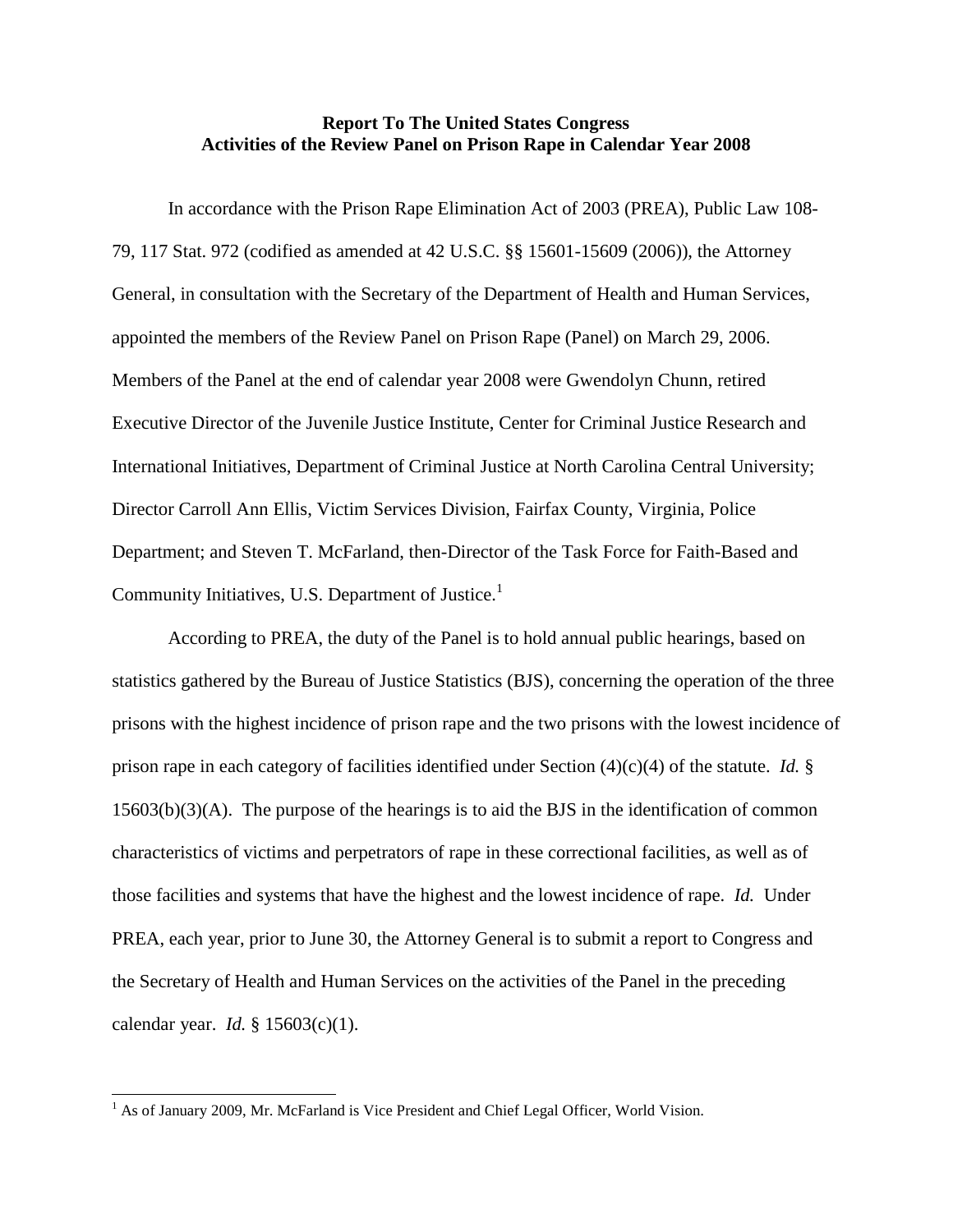## **Evaluation of Selected State and Federal Prisons and Prison Systems**

In 2008, the Panel conducted hearings in response to the BJS report entitled *Sexual Victimization in State and Federal Prisons Reported by Inmates, 2007*, which was published in December of 2007. $^2$  The BJS report did not provide an exact ranking of the prevalence of sexual assault for the facilities in its statistical survey as required by PREA because the BJS' estimates were based on a sample of inmates from 146 state and federal prisons, and, consequently, its findings were subject to sampling error. The BJS statistically identified a group of ten facilities among those surveyed with the highest reported rates of sexual victimization in addition to six facilities in which inmates reported no incidents of sexual victimization. The BJS report also included tables in the body of the survey and in the appendix which set forth in detail the results of the survey by facility and state. In light of the inability of the BJS to provide a rank order of federal and state facilities based on the incidence of sexual assault, the Panel relied on the data in the appendix tables to select the facilities it reviewed at its hearings.

Among the federal and state prisons that the BJS found with the lowest prevalence of sexual abuse, the Panel identified the following two prisons to invite to a hearing: (1) Ironwood State Prison (Ironwood), California Department of Corrections and Rehabilitation (CDCR), and (2) Schuylkill Federal Correctional Institution (Schuylkill), Federal Bureau of Prisons (BOP). The Panel chose Ironwood because it was one of three state facilities among the six that the BJS survey identified with no reported incidents of sexual assault (*id.* Table 1) and because it was part of the CDCR, the nation's largest state prison system. The Panel identified Schuylkill because it was part of the federal prison system and had a relatively high response rate to the inmate survey. *Id.*

 $2 A$  copy of the BJS report is available at http://www.ojp.usdoj.gov/bjs/pub/pdf/svsfpri07.pdf.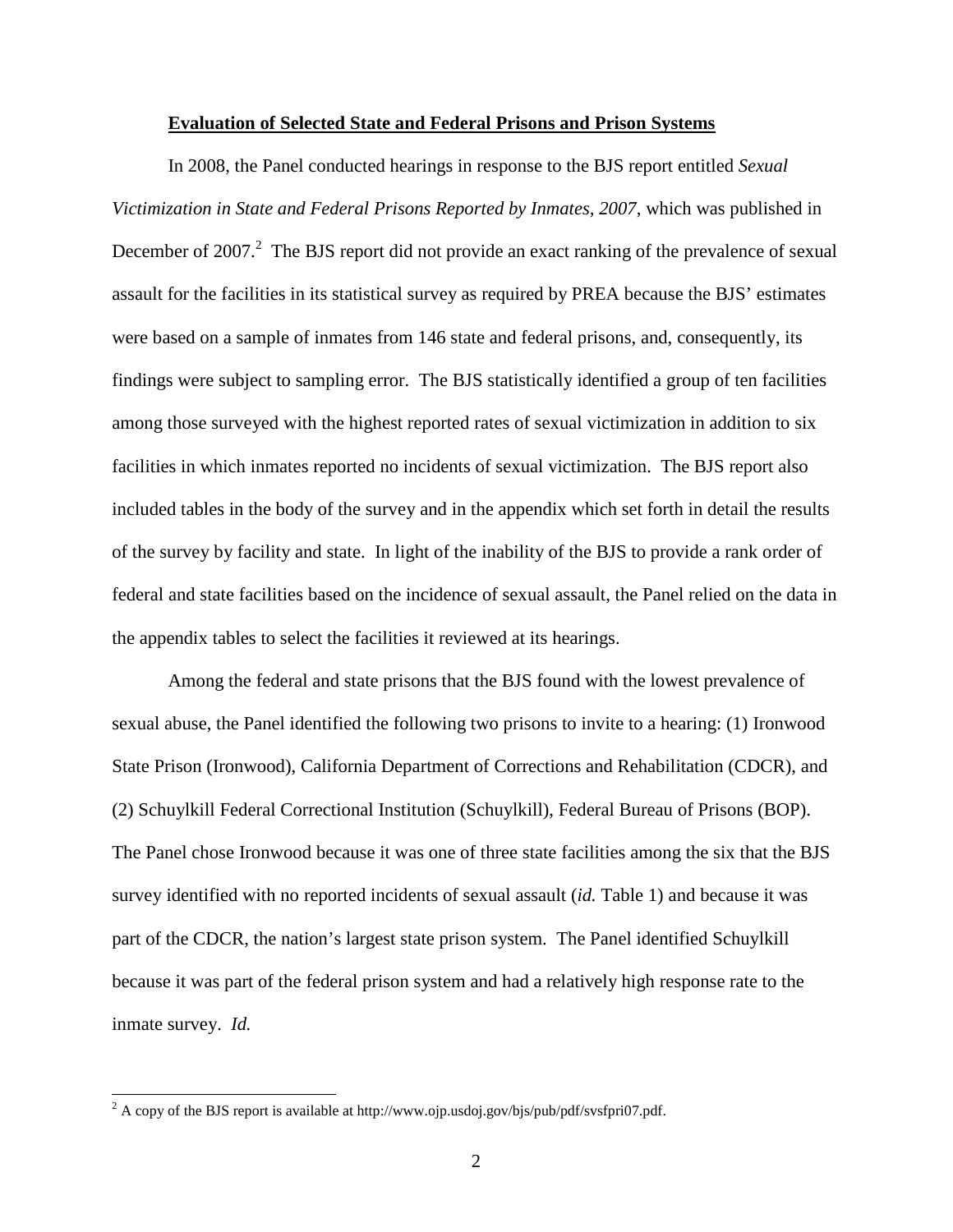The BJS report showed that five out of the ten state and federal prisons surveyed by the BJS with the highest prevalence of sexual assault were part of the Texas Department of Criminal Justice (TDCJ): the Estelle Unit, the Clements Unit, the Allred Unit, the Mountain View Unit, and the Coffield Unit. *Id.* The Estelle Unit had the highest reported prevalence of sexual victimization in the country (*id.*), including the third worst record with inmate-on-inmate (IOI) sexual assault involving physical force (*id.* Table 4) and the fourth worst record with inmates having the highest number of nonconsensual sexual acts per 1,000 inmates. *Id.* Table 5. Given these reported data, the Panel held separate hearings in Texas to focus on the issues at the TDCJ.

The Panel also identified the following state prisons with the highest prevalence of sexual abuse among those surveyed: (1) Charlotte Correctional Institution (Charlotte), Florida Department of Corrections (FDOC); (2) Rockville Correctional Facility (Rockville), Indiana Department of Correction (IDOC); and (3) Tecumseh State Correctional Institution (Tecumseh), Nebraska Department of Correctional Services (NDCS).

The Panel chose Charlotte because it had the fourth highest prevalence of sexual victimization (*id.* Table 3), the third worst record for the prevalence of staff sexual misconduct (*id.* Table 2), and the second worst record for incidents of nonconsensual sexual acts per 1,000 inmates. *Id.* Table 5.

The Panel chose Rockville because it had the highest prevalence of sexual victimization among female facilities (*id.* Table 1) and for IOI sexual assault resulting in injury (*id.* Table 4), the second worst record for IOI sexual assault involving physical force, and the second worst record for IOI sexual assault involving pressure. *Id.*

The Panel selected Tecumseh because of its ranking as the facility with the highest number of incidents of nonconsensual sexual acts per 1,000 inmates. *Id.* Table 5.

3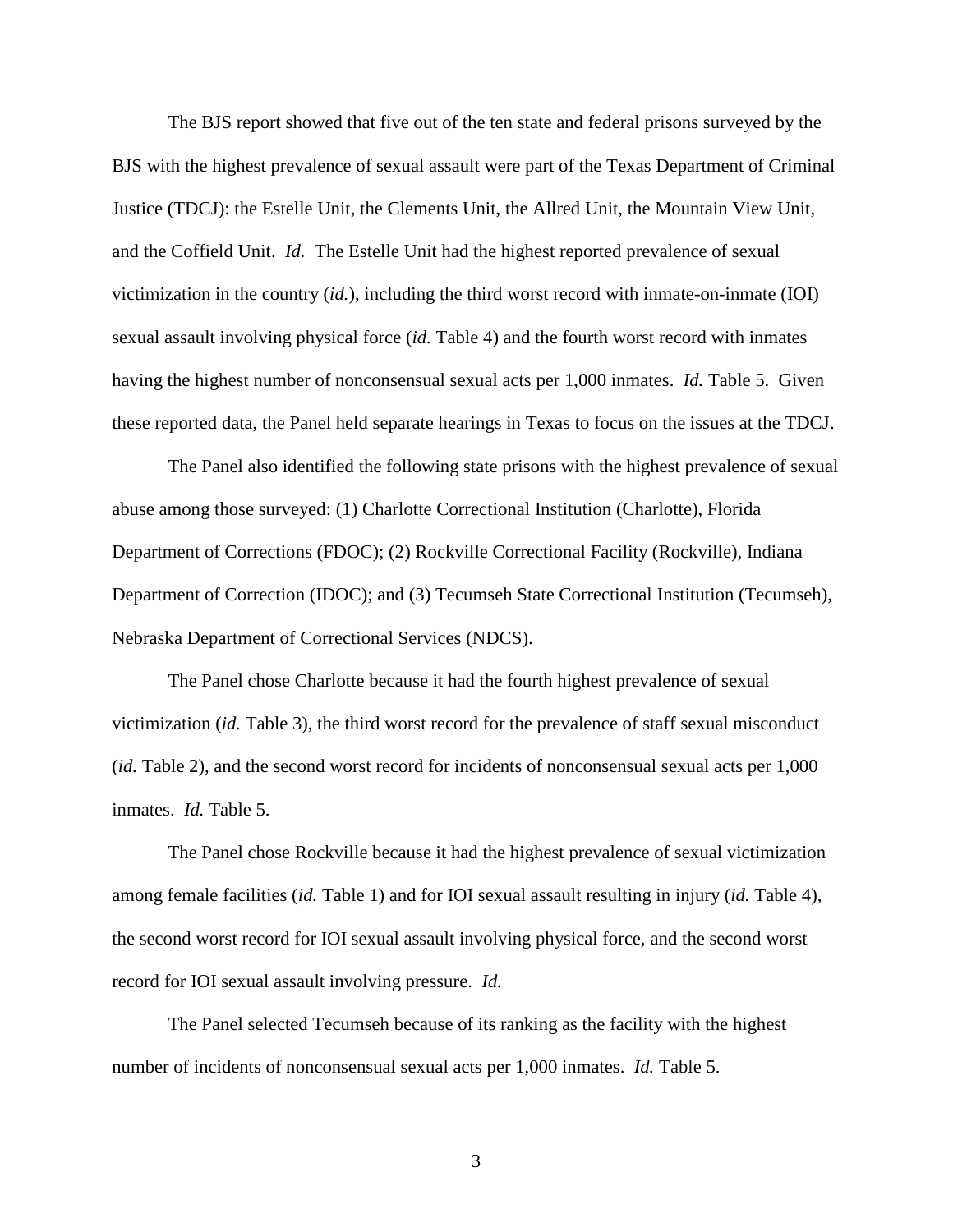The Panel held hearings on March 11, 2008, regarding two of the federal and state prisons among those surveyed with the lowest incidence of prison rape (Ironwood, CDCR, and Schuylkill, BOP). The Panel held hearings on March 12, 13, and 14, 2008, regarding three of the state prisons in the United States with the highest incidence of prison rape (Charlotte, FDOC; Rockville, IDOC; and Tecumseh, NDCS). The Panel also held hearings on March 27, March 28, and April 30, 2008, regarding the TDCJ and its Estelle, Clements, Allred, Mountain View, and Coffield Units.

On September 24, 2008, the Panel released its *Report on Rape in Federal and State Prisons in the U.S.*, which was based on the Panel's hearings and its review of the documentary evidence produced by the participating prisons and prison systems.<sup>3</sup>

## **Evaluation of Selected Local Jails**

In 2008, the Panel also conducted hearings in response to the BJS report entitled *Sexual*  Victimization in Local Jails Reported by Inmates, 2007, which was published in June of 2008.<sup>4</sup> The BJS report did not provide an exact ranking of the prevalence of sexual assault for the facilities in its statistical survey as required by PREA because the BJS' estimates were based on a sample of inmates from 282 jail facilities rather than a complete enumeration and, consequently, its findings were subject to sampling error. On this basis, the BJS statistically identified a group of eighteen surveyed facilities with the highest reported rates of sexual victimization as well as eighteen facilities in which inmates reported no incidents of sexual victimization. The BJS report also included tables in the body of the survey and in the appendix which set forth in detail the results of the survey by facility and state. In light of the inability of

 $3$  A copy of the Panel's prisons report is available at http://www.ojp.usdoj.gov/reviewpanel/pdfs/prea\_finalreport\_ 080924.pdf.

<sup>&</sup>lt;sup>4</sup> A copy of the BJS report is available at http://www.ojp.gov/bjs/pub/pdf/svljri07.pdf.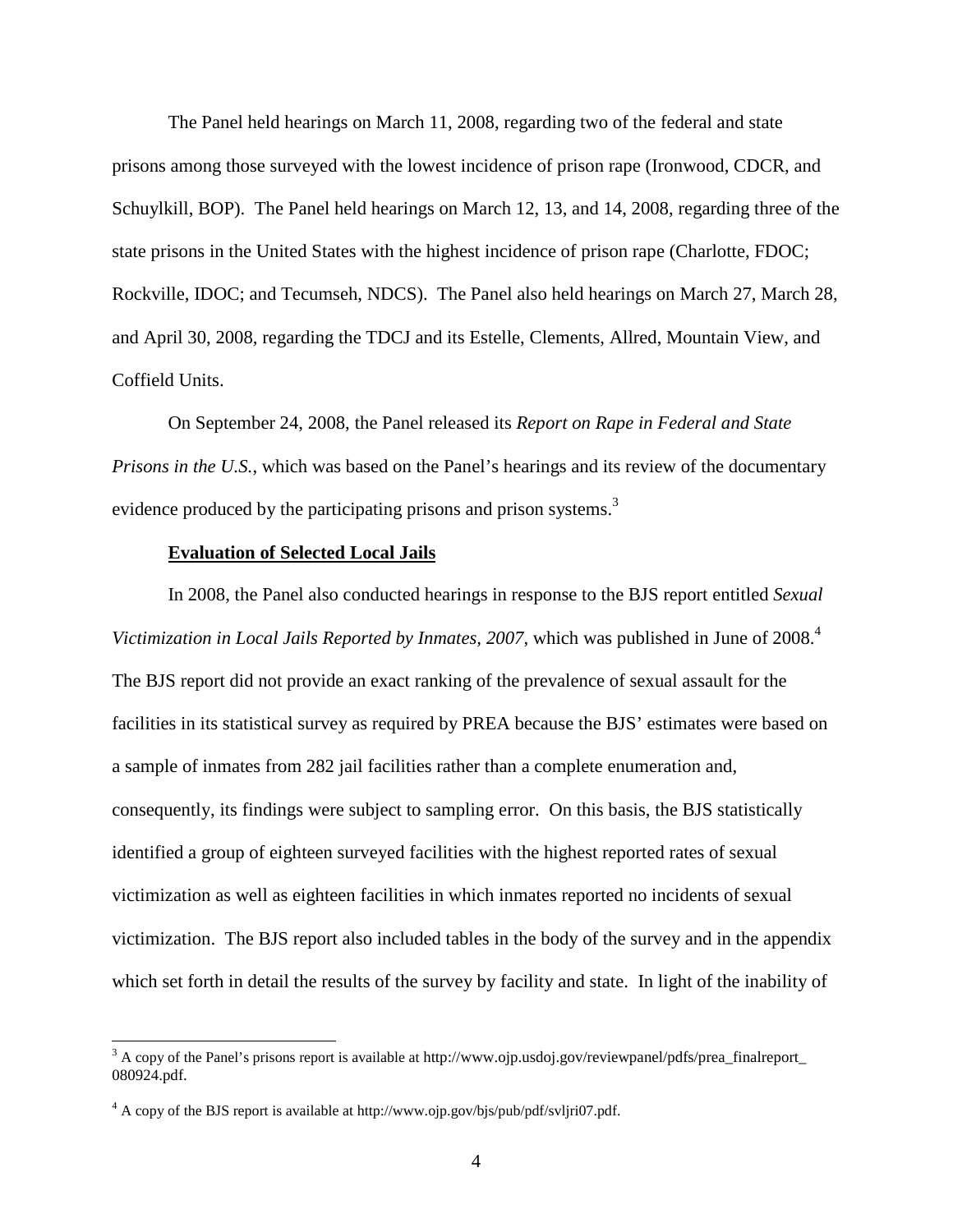the BJS to provide an exact ranking of jail facilities based on the incidence of sexual assault, the Panel relied on the data in the BJS' tables to select the facilities it invited to testify at its hearings in the fall of 2008.

Among the facilities surveyed by the BJS with the lowest prevalence of sexual abuse, the Panel invited the following three jails to testify at a hearing: (1) Northwest Ohio Regional Correctional Center (Northwest Ohio), (2) Culpeper County (VA) Jail (Culpeper), and (3) Hampden County Western Massachusetts Correctional Alcohol Center (Hampden). The Panel chose Northwest Ohio because it had no reported incidents of sexual abuse and would provide a contrast with the Southeastern Ohio Regional Jail (Southeastern Ohio), which was an Ohio jail that had one of the highest prevalence rates of sexual abuse and that would also be participating in the hearings. The Panel identified Culpeper because it, like Northwest Ohio, had no reported incidents but, unlike Northwest Ohio, was a much smaller facility (and thus representative of many of the nation's jails) with about the same response rate. The Panel chose Hampden because it also had no reported incidents and would allow the Panel to examine a specialized jail facility.

The Panel invited to a hearing the following jails with the highest prevalence of sexual abuse among those surveyed: (1) Torrance County (NM) Detention Facility (Torrance), (2) Bernalillo County (NM) Metropolitan Detention Center (Bernalillo), (3) Brevard County (FL) Detention Center (Brevard), and (4) Southeastern Ohio.

The Panel chose Torrance because it had the highest rate of inmate sexual victimization among the 282 jails surveyed (*id.* Table 2), the highest rate of nonconsensual sexual acts or abusive sexual contacts (*id.* Table 4), and the highest rate of staff-on-inmate (SOI) sexual victimization. *Id.* Appendix Table 4. In addition, Torrance is a privately-run facility owned by

5